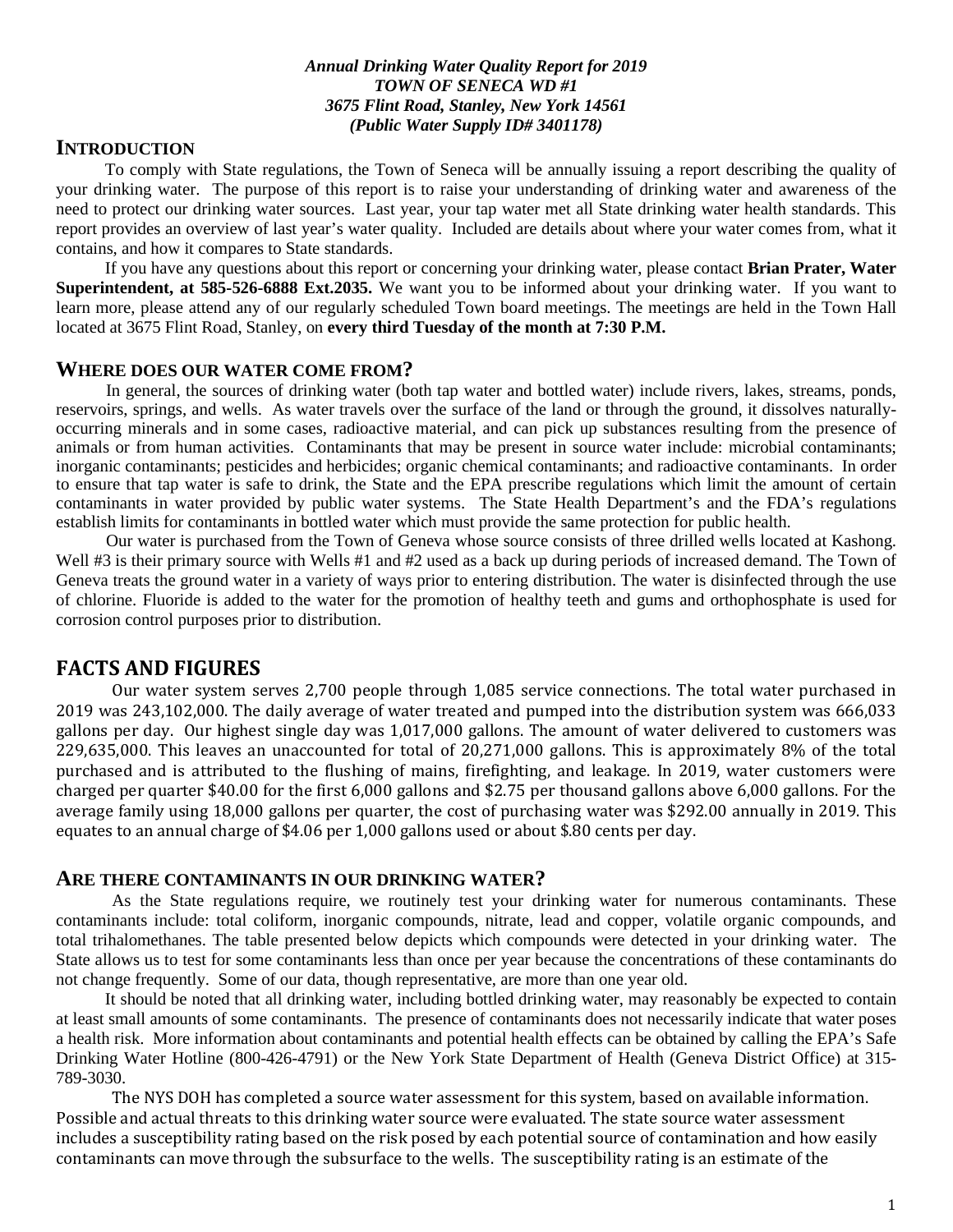potential or contamination of the source water, it does not mean that the water delivered to consumers is, or will become contaminated. See section "Are there contaminants in our drinking water?" for a list of the contaminants that have been detected. The source water assessments provide resource managers with additional information for protecting source waters into the future.

 As mentioned before, our water is derived from 3 drilled wells. The source water assessment has rated these wells as having a medium-high susceptibility to microbials, nitrates, metals, herbicides and pesticides, petroleum products, halogenated solvents, and other industrial contaminants. Susceptibility to enteric viruses was found to be high. These ratings are due primarily to the close proximity of residential development to the wells, and that the wells draw from an unconfined aquifer with high hydraulic conductivity. While nitrates (and other inorganic contaminants) were detected in our water, it should be noted that all drinking water, including bottled drinking water, may be reasonably expected to contain at least small amounts of some contaminants from natural sources. The presence of contaminants does not necessarily indicate that the water poses a health risk. Please note that, while the source water assessment rates our well as being susceptible to microbials, our water is disinfected to ensure that that the finished water delivered into your home meets the New York State drinking water standards for microbial contamination.

 County and state health departments will use this information to direct future source water protection activities. These may include water quality monitoring, resource management, planning, and education programs. A copy of the assessment, including a map of the assessment area, can be obtained by contacting us, as noted below.

| Contaminant                          | Viola-<br>tion? | Date of<br>Sample                                              | Level<br>Detected<br>(Avg/Max)<br>(Range) | Unit<br>Measure<br>-ment | <b>MCLG</b>      | Regulatory Limit<br>(MCL, TT or AL) | Likely Source of Contamination                                                                                                      |  |  |  |  |  |
|--------------------------------------|-----------------|----------------------------------------------------------------|-------------------------------------------|--------------------------|------------------|-------------------------------------|-------------------------------------------------------------------------------------------------------------------------------------|--|--|--|--|--|
| <b>Inorganic Contaminants</b>        |                 |                                                                |                                           |                          |                  |                                     |                                                                                                                                     |  |  |  |  |  |
| <b>Nitrate</b>                       | N <sub>0</sub>  | 8/16/19                                                        | 2.4                                       | Mg/l                     | 10               | $MCL = 10$                          | Runoff from fertilizer use; leaching<br>from septic tanks, sewage; erosion of<br>natural deposits.                                  |  |  |  |  |  |
| <b>Barium</b>                        | N <sub>0</sub>  | 8/11/16                                                        | 0.081                                     | Mg/l                     | $\overline{2}$   | $MCL = 2$                           | Discharge of drilling wastes; discharge<br>from metal refineries; erosion of<br>natural deposits.                                   |  |  |  |  |  |
| <b>Fluoride</b>                      | N <sub>0</sub>  | Monthly<br>2019                                                | 0.8<br>$(0.7 - 1.1)$                      | Mg/l                     | N/A              | $MCL = 2.2$                         | Erosion of natural deposits; water<br>additive which promotes strong teeth;<br>discharge from fertilizer and<br>aluminum factories. |  |  |  |  |  |
| <b>Total Coliform</b>                | N <sub>O</sub>  | Monthly<br>2019                                                | None                                      | Present/<br>Absent       | $\theta$         | $\mathbf{0}$                        | Naturally present in environment.                                                                                                   |  |  |  |  |  |
| Sodium                               | N <sub>O</sub>  | 8/29/19                                                        | 31.3                                      | Mg/l                     | $\boldsymbol{0}$ | No Designated<br>Limits<br>***      | Naturally occurring, road salt, water<br>softeners and animal waste.                                                                |  |  |  |  |  |
| Copper                               | N <sub>O</sub>  | 8/2018<br>20<br>samples<br>taken 90th<br>$%$ was<br>0.893*     | $(0.188 -$<br>1.56)                       | Mg/l                     | 1.3              | $AL = 1.3$                          | Corrosion of household plumbing<br>systems; erosion of natural deposits;<br>leaching from wood preservatives.                       |  |  |  |  |  |
| Lead                                 | N <sub>0</sub>  | 8/2018<br>20<br>samples<br>taken 90th<br>$%$ was<br>$0.00170*$ | $(0 -$<br>0.0113)                         | Mg/l                     | 15               | $AL = 0.015$                        | Corrosion of household plumbing<br>systems; erosion of natural deposits.                                                            |  |  |  |  |  |
| <b>Volatile Organic Contaminants</b> |                 |                                                                |                                           |                          |                  |                                     |                                                                                                                                     |  |  |  |  |  |
| THM's<br>(trihalomethanes            | N <sub>O</sub>  | 2019<br>Stage 2                                                | $41.6***$<br>$(39.4 -$<br>43.8)           | Ug/l                     | $\mathbf{0}$     | $MCL = 80$                          | A byproduct of drinking water<br>disinfection, needed to kill harmful<br>organisms.                                                 |  |  |  |  |  |

#### **Table of Detected Contaminants**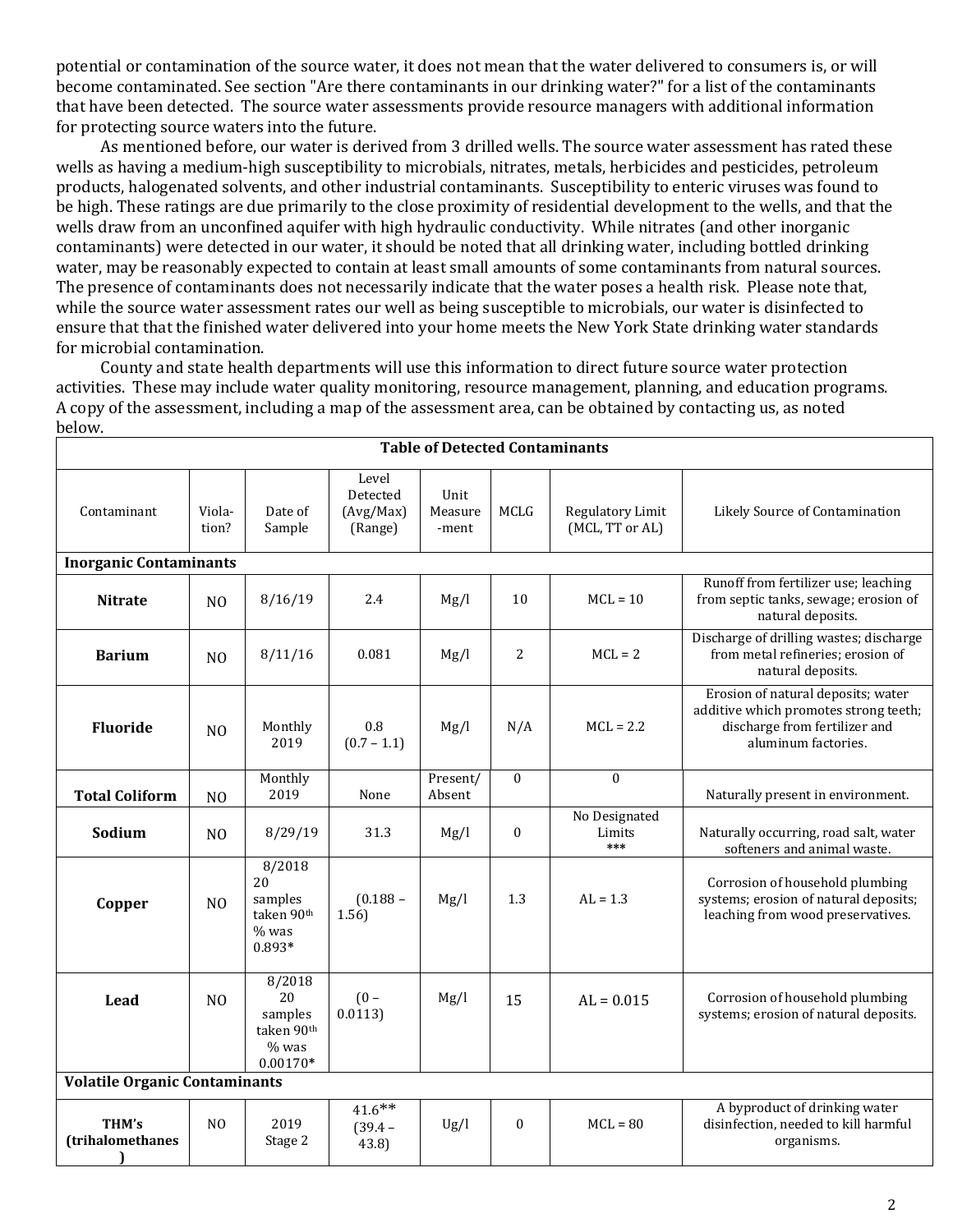| HAA5<br>(haloacetic acids)       | N <sub>0</sub> | 2019<br>Stage 2 | $9.0**$<br>$(ND - 9.0)$ | Ug/l  | $\Omega$ | $MCL = 60$ | A byproduct of drinking water<br>disinfection, needed to kill harmful<br>organisms. |  |  |  |
|----------------------------------|----------------|-----------------|-------------------------|-------|----------|------------|-------------------------------------------------------------------------------------|--|--|--|
| <b>Radiological Contaminants</b> |                |                 |                         |       |          |            |                                                                                     |  |  |  |
| Gross Alpha                      | N <sub>O</sub> | 8/31/17         | $1.78 +/-$<br>1.67      | pCi/L | $\Omega$ | $MCL = 15$ | Erosion of natural deposits.                                                        |  |  |  |
|                                  |                |                 | $0.904 +/-$             |       |          |            |                                                                                     |  |  |  |
| Radium 226                       | N <sub>O</sub> | 8/31/17         | 0.474                   | pCi/L | $\Omega$ | $MCL = 5$  | Erosion of natural deposits.                                                        |  |  |  |
|                                  |                |                 | $0.590 +/-$             |       |          |            |                                                                                     |  |  |  |
| Radium 228                       | N <sub>0</sub> | 8/31/17         | 0.352                   | pCi/L | $\theta$ | $MCL = 5$  | Erosion of natural deposits.                                                        |  |  |  |

**Notes:** \* The level presented represents the 90th percentile of the 20 sites tested. A percentile is a value on a scale of 100 that indicates the percent of a distribution that is equal to or below it. The 90th percentile is equal to or greater than 90% of the copper values detected at your water system. In this case, 20 samples were collected at your water system and the 90th percentile value was 0.00170 mg/l for lead and 0.893 mg/l for copper. The action level for lead and copper was not exceeded at any of the sites tested.

\*\* THM/HAA5 levels represents the highest locational running annual average calculated from data collected.

**\*\*\*** Water containing more than 20 mg/L of sodium should not be used for drinking by people on severely restricted sodium diets. Water containing more than 270 mg/L of sodium should not be used for drinking by people on moderately restricted sodium diets.

#### **Definitions:**

*Maximum Contaminant Level*(MCL): The highest level of a contaminant that is allowed in drinking water. MCLs are set as close to the MCLGs as feasible.

*Maximum Contaminant Level Goal* (MCLG): The level of a contaminant in drinking water below which there is no known or expected risk to health. MCLGs allow for a margin of safety.

*Maximum Residual Disinfectant Level* (MRDL): The highest level of disinfectant allowed in drinking water. There is convincing evidence that addition of disinfectant is necessary for control of microbial contaminants

*Maximum Residual Disinfectant Level Goal* (MRDLG): The level of drinking water disinfectant below which there is no known or expected risk to health. MRDLGs do not reflect the benefits of the use of disinfectants to control microbial contamination.

*Action Level*(AL): The concentration of a contaminant which, if exceeded, triggers treatment or other requirements which a water system must follow.

*Non-Detects* (ND): Laboratory analysis indicates that the constituent is not present.

*Milligrams per liter* (mg/l): Corresponds to one part of liquid in one million parts of liquid (parts per million - ppm).

*Micrograms per liter* (ug/l): Corresponds to one part of liquid in one billion parts of liquid (parts per billion - ppb).

*Million Fibers per Liter* (MFL): A measure of the presence of asbestos fibers that are longer than 10 micrometers.

*Picocuries per liter (pCi/L)*: picocuries per liter is a measure of radioactivity in water.

## **IS OUR WATER SYSTEM MEETING OTHER RULES THAT GOVERN OPERATIONS?**

Our water system was in compliance with applicable State drinking water operating, monitoring and reporting requirements.

The Town of Seneca is required to monitor your drinking water for specific contaminants on a regular basis. Results of regular monitoring are an indicator of whether or not your drinking water meets health standards.

# **INFORMATION ON FLUORIDE ADDITION**

Our system is one of the many drinking water systems in New York State that provides drinking water with a controlled, low level of fluoride for consumer dental health protection. Fluoride is added to your water by the Town of Geneva before it is delivered to us. According to the United States Centers for Disease Control, fluoride is very effective in preventing cavities when present in drinking water at a properly controlled level. To ensure that the fluoride supplement in your water provides optimal dental protection, the State Department of Health requires that the Town of Geneva monitor fluoride levels on a daily basis. During 2019 monitoring showed fluoride levels in your water were in the optimal range 100% of the time. None of the monitoring results showed fluoride at levels that approach the 2.2 mg/l MCL for fluoride.